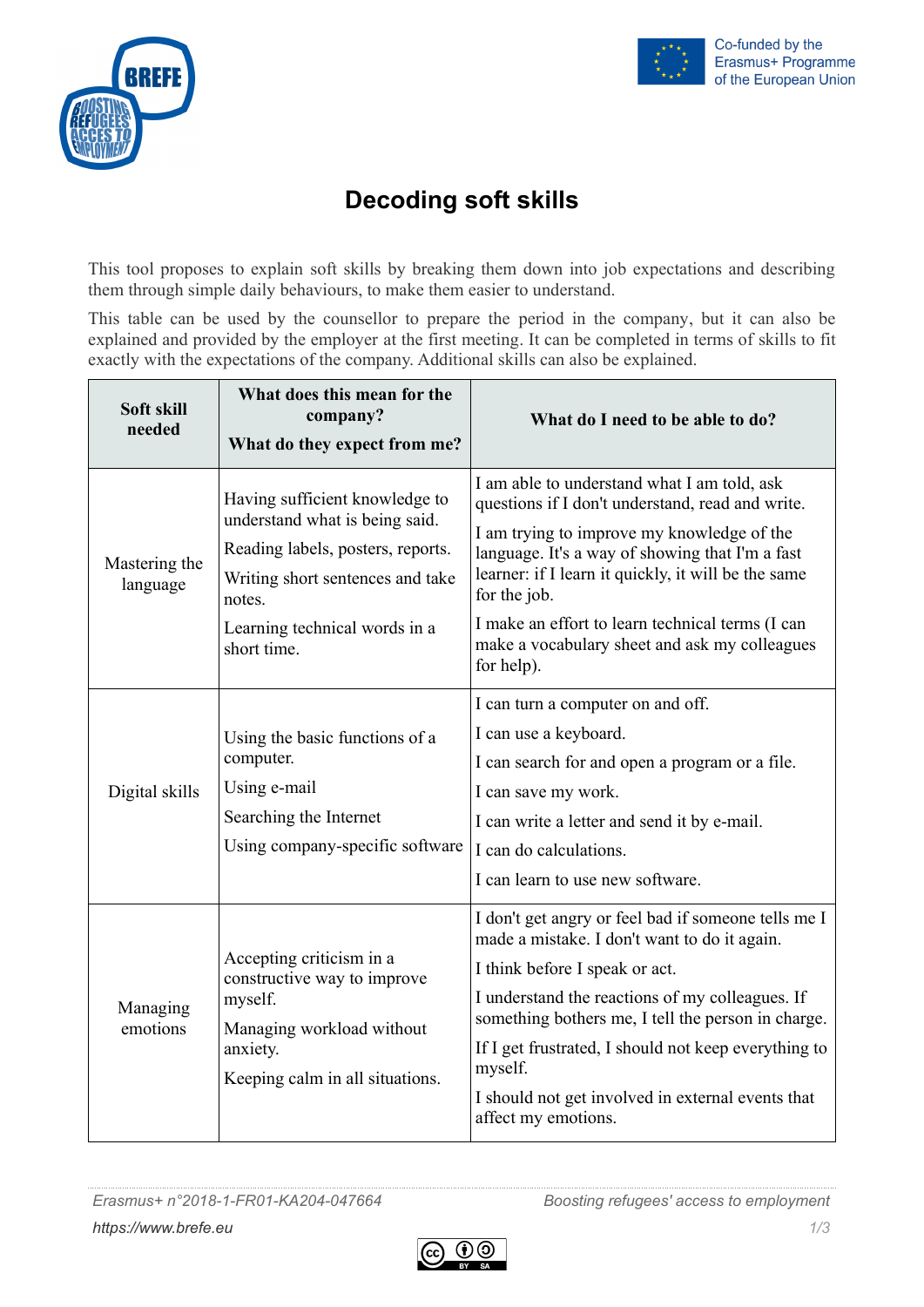|                                               | Enjoying learning new things.                                                                                       | I am curious and willing to learn.                                                                                                                                          |
|-----------------------------------------------|---------------------------------------------------------------------------------------------------------------------|-----------------------------------------------------------------------------------------------------------------------------------------------------------------------------|
| Ability to learn                              | Facing new situations.                                                                                              | I am able to retain what I am told.                                                                                                                                         |
|                                               | Having a desire to improve.                                                                                         | I have confidence in myself and my abilities.                                                                                                                               |
|                                               |                                                                                                                     | I am always on time for work.                                                                                                                                               |
|                                               |                                                                                                                     | I tell the company if I realise I will be late, even<br>if it is not my fault (e.g. the bus broke down).                                                                    |
|                                               | Arriving on time.                                                                                                   | I respect deadlines (if I realise that I am not able<br>to do so, I tell my manager immediately).                                                                           |
| Time<br>management                            | Following company practices for<br>breaks.                                                                          | I am able to manage the balance between quality<br>of work and meeting deadlines.                                                                                           |
|                                               | Meeting deadlines.                                                                                                  | I manage my work so that I am not under<br>pressure.                                                                                                                        |
| Motivation<br>Flexibility and<br>adaptability |                                                                                                                     | I think about the consequences of my possible<br>delay on the work of others (I ask myself: $if I$<br>don't finish on time, if I don't deliver the goods,<br>what happens?) |
|                                               | Achieving the objectives.                                                                                           | I am focused on what I am doing, without<br>distractions (not using my phone, not listening to                                                                              |
|                                               | Setting goals to complete work                                                                                      | music).                                                                                                                                                                     |
|                                               | on time.                                                                                                            | I am not absent or late.                                                                                                                                                    |
|                                               | Working with passion.                                                                                               | I do my best to achieve the objectives.                                                                                                                                     |
|                                               | Showing interest in the work.                                                                                       | I always finish the work I am asked to do.                                                                                                                                  |
|                                               | Adapting to sudden changes (in<br>tasks and context, moving from<br>one work team to another, change<br>of manager) | I am not afraid of a new situation: I remain calm<br>and try to manage it as well as possible.                                                                              |
|                                               |                                                                                                                     | I see every change as an opportunity to learn.                                                                                                                              |
|                                               | Coping with unexpected<br>situations.                                                                               | If I am changed, I do not complain and I try to<br>learn the new job with enthusiasm.                                                                                       |
|                                               | Integrating into a group.                                                                                           | I collaborate with my colleagues.                                                                                                                                           |
| Teamwork                                      | Not creating conflicts.                                                                                             | I get on well with my colleagues.                                                                                                                                           |
|                                               | Sharing information within the                                                                                      | I ask for help and help when I can.                                                                                                                                         |
|                                               | team.                                                                                                               | I respect the work of others.                                                                                                                                               |
| Communicate                                   | Listening carefully.                                                                                                | I always greet colleagues when I arrive at work                                                                                                                             |
| effectively (with<br>words, gestures          | Speaking in an understandable                                                                                       | and when I leave.                                                                                                                                                           |
| and tone)                                     | way.<br>Being polite (always greet, say                                                                             | I ask questions:<br>- if I have not understood what I have to do, I ask                                                                                                     |
|                                               | "thank you", "please", "may I")                                                                                     | to repeat,                                                                                                                                                                  |
|                                               | Arguing opinion.                                                                                                    | - If I am not sure, I rephrase with a question to<br>make sure I have understood.                                                                                           |
|                                               | Giving explanations when asked.                                                                                     | I answer the questions (to the question "did you                                                                                                                            |
|                                               | Establishing and maintaining                                                                                        | <i>understand?</i> " it is allowed to answer " <i>no</i> ").                                                                                                                |